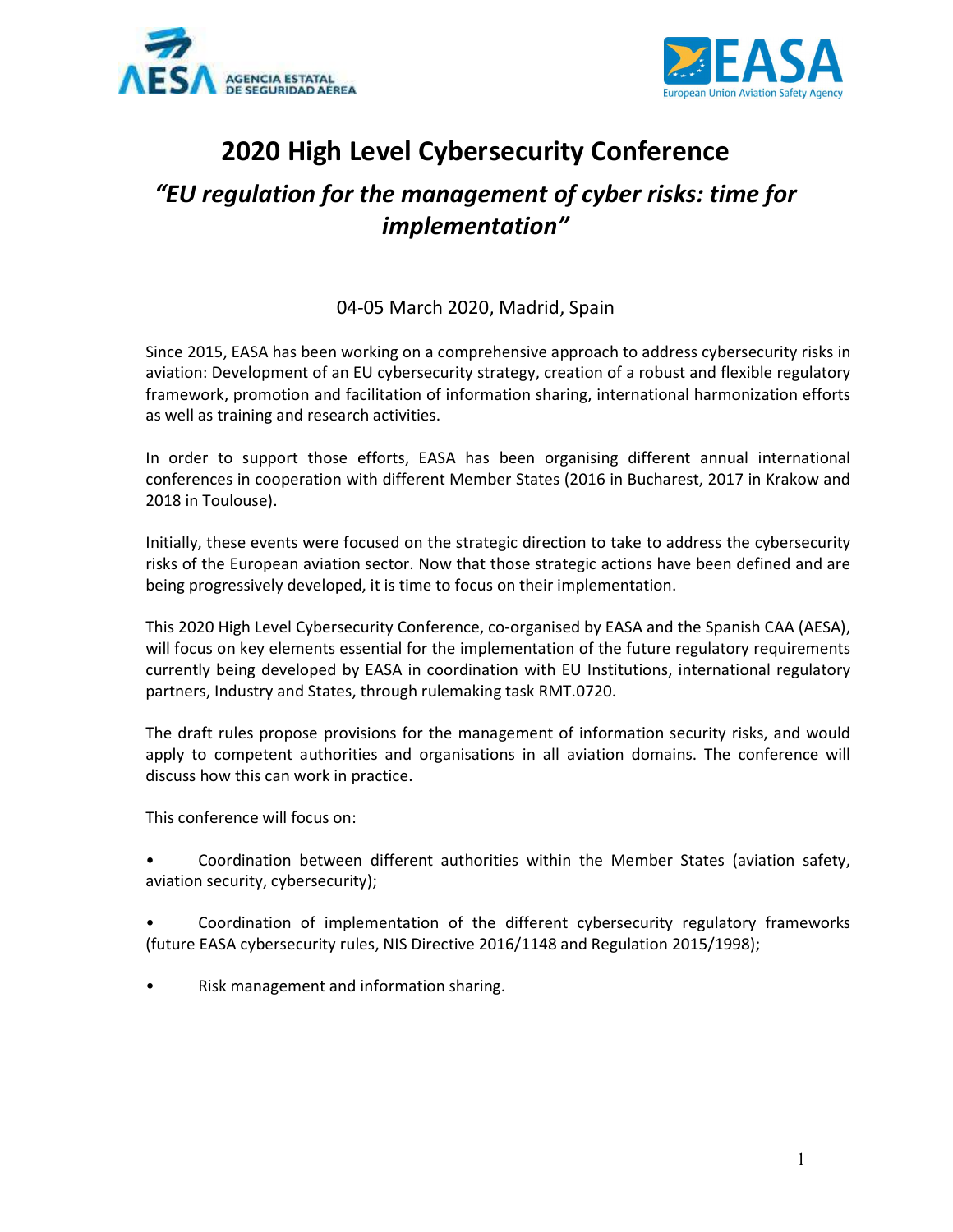



## AGENDA

| DAY 1           | Wednesday 4 <sup>th</sup> March 2020                                                                                                                                                                                                                                                                                                                                                                                                                                |
|-----------------|---------------------------------------------------------------------------------------------------------------------------------------------------------------------------------------------------------------------------------------------------------------------------------------------------------------------------------------------------------------------------------------------------------------------------------------------------------------------|
| $08:30 - 09:30$ | <b>Registration</b>                                                                                                                                                                                                                                                                                                                                                                                                                                                 |
| $09:30 - 10:00$ | Welcome - Introduction of the event<br>- Mrs. Isabel Maestre, Director General, CAA Spain (AESA)<br>- Mr. Jesper Rasmussen, Flight Standards Director, EASA                                                                                                                                                                                                                                                                                                         |
| $10:00 - 11:00$ | Keynotes on the importance of a coordinated approach to cybersecurity in<br>aviation both at State and European level and among organisations.<br>- Mrs. Svetlana Schuster, Head of Sector - Implementation and Review of the NIS<br>Directive, European Commission, DG-CNECT<br>- Mr. Jesper Rasmussen, Flight Standards Director, EASA<br>- Mr. Gerardo Sarmiento, Head of Cybersecurity Unit and CISO, ENAIRE                                                    |
| $11:00 - 11:30$ | <b>Coffee and Networking Break</b>                                                                                                                                                                                                                                                                                                                                                                                                                                  |
| $11:30 - 12:00$ | Introduction by EASA - How can we regulate to protect against cybersecurity risks<br>Scene-setter on the approach followed by EASA, in coordination with the European<br>Strategic Coordination Platform (ESCP), in order to ensure that cybersecurity risks in<br>aviation are managed in a fully consistent and coordinated manner, both at national and<br>European level.                                                                                       |
|                 | - Mr. Juan Anton, Cybersecurity in Aviation & Emerging Risks Section Manager, EASA                                                                                                                                                                                                                                                                                                                                                                                  |
| $12:00 - 14:00$ | What are Member States doing to set up consistent and efficient regulation and<br>oversight for cybersecurity risks<br>In this session a number of Member States will introduce the initiatives they have at<br>national level in order to integrate the safety, security and essential services perspectives<br>to cybersecurity derived from the future EASA rules, the Aviation Security regulation<br>2015/1998 and the NIS Directive 2016/1148. In particular: |
|                 | Which policies they have introduced in order to implement the NIS Directive<br>2016/1148 for essential services and how they are planning to integrate them with<br>the future EASA cybersecurity rules and the cybersecurity provisions of regulation<br>2015/1998.                                                                                                                                                                                                |
|                 | Which organisational structures they are building at State level to ensure adequate<br>coordination between their aviation safety, aviation security and cybersecurity<br>authorities.                                                                                                                                                                                                                                                                              |
|                 | - Mr. Javier Candau, Head Cybersecurity Department, Centro Criptológico Nacional, Spain<br>- Mr. Juan David Nieto, Airports and AVSEC Director, CAA Spain (AESA)<br>- Mr. Ryszard Tomiak, Chief Specialist, CAA Poland                                                                                                                                                                                                                                              |

14:00 – 15:00 Lunch Break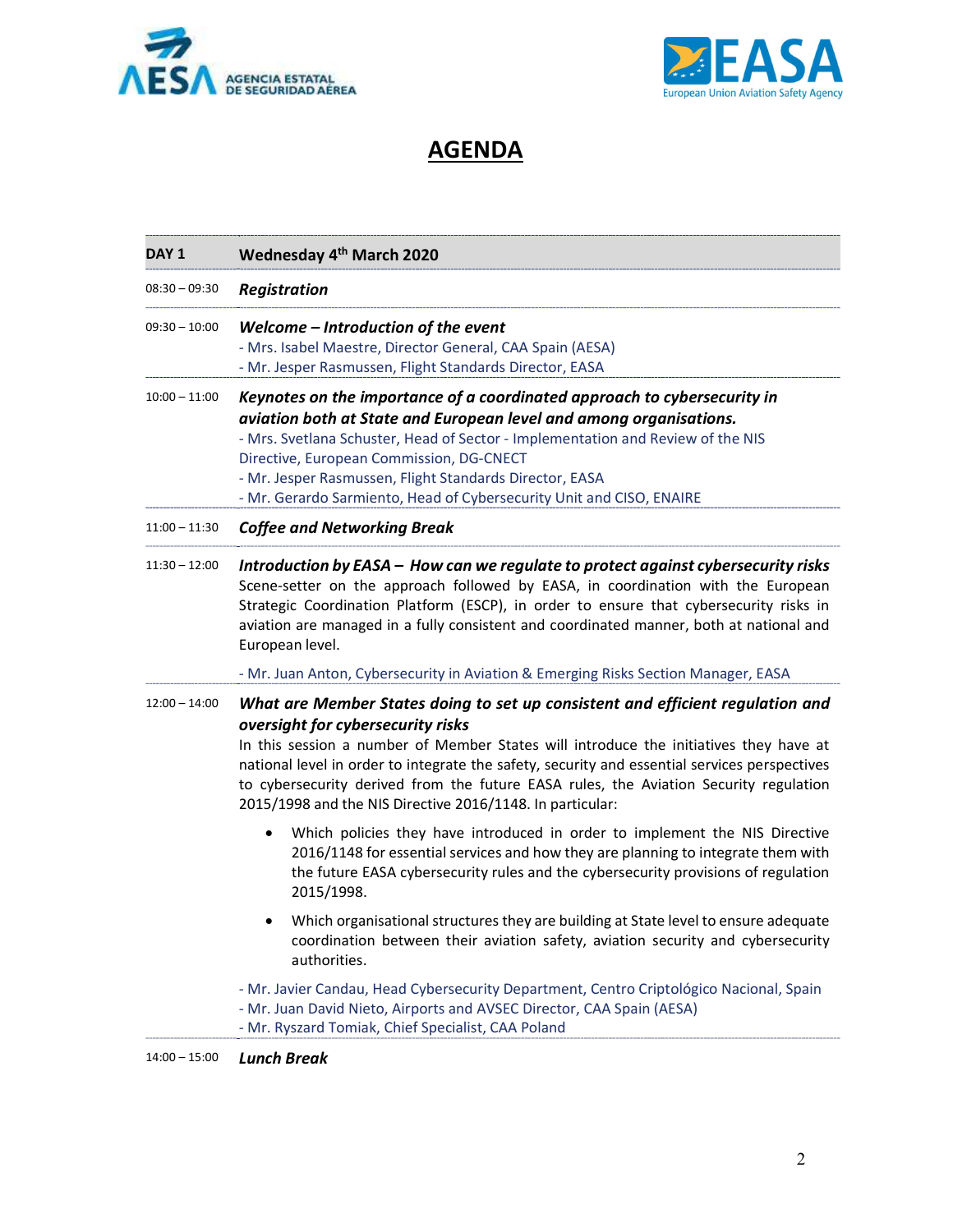



### 15:00 – 16:45 Panel 1: Challenges for an integrated approach to cybersecurity risks – the different perspectives (safety, security, essential services)

Following the presentations delivered in the morning by the Member States, this panel will discuss the challenges faced at Member State level in order to:

- Avoid duplication of oversight activities on those organisations subject to several regulatory frameworks, while ensuring that the safety, security and essential services perspectives are taken into account.
- Ensure consistency of incident reporting schemes.
- Ensure the availability of adequate competences both at authority and organisation level.
- Ensure an integrated cybersecurity approach within organisations holding several approvals.

#### MODERATOR:

- Mr. Juan Anton, Cybersecurity in Aviation & Emerging Risks Section Manager, EASA

#### PANELISTS:

- Mrs. Hana Guyaux-Pechackova, Policy and Legal Officer – Aviation Security, European Commission, DG-MOVE

- Mrs. Anne Frisch, Director Cybersecurity Programme, DGAC/DSAC
- Mrs. Angeles Pozo, Assistant Director Aviation Security Europe, IATA
- Mr. Eric Vautier, ACI Europe, Group ADP CISO (Paris Airports)
- Mr. Stefan Schwindt, Principal Product Security Officer, GE Aviation

 $16:45 - 17:00$  Conclusions of the day

TBD Gala Dinner

#### DAY 2 Thursday 5<sup>th</sup> March 2020

09:30 - 09:50 Introduction by EASA - Sharing of risks across different organisations Scene-setter about the approach followed by EASA, in coordination with the European Strategic Coordination Platform (ESCP) within the Shared Trans-Organisational Risk Management (STORM) initiative, in order to address the cybersecurity risks shared by different organisations. In particular, relating to:

- $\bullet$  Identification of interfaces between organisations.
- Comparability of risks assessments.

- Mr. Juan Anton, Cybersecurity in Aviation & Emerging Risks Section Manager, EASA

#### 09:50 – 11:00 Panel 2: Risk assessment and management principles – How to address shared risks in an interconnected aviation system-of-systems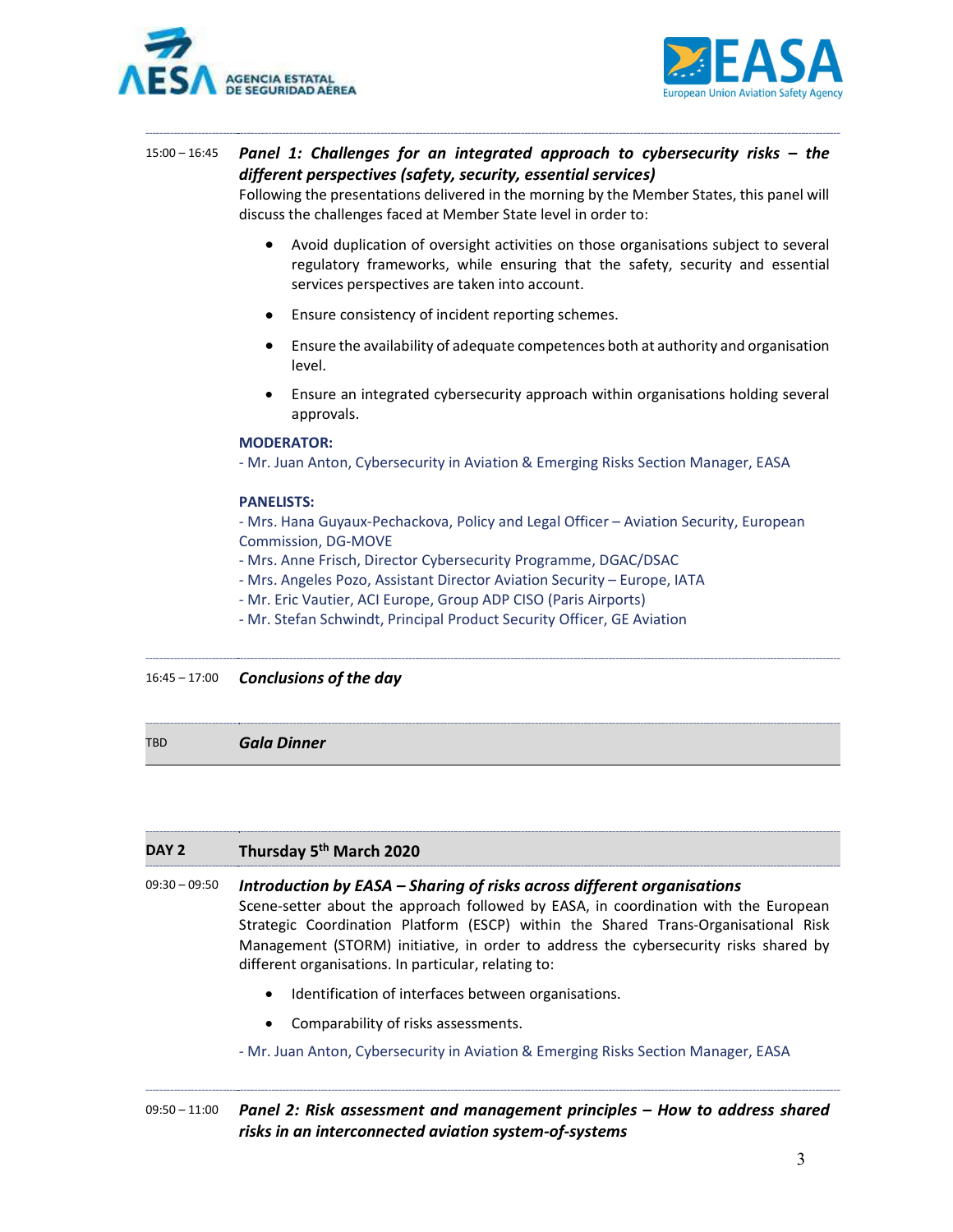



This panel will discuss issues related to the performance of risks assessments and how these assessments can be standardised, with the objective of allowing the comparability of risks evaluations performed by interfacing organisations and allowing a certain level of commonality of risk acceptability.

Some particular aspects that will be covered are the following:

- How organisations are currently identifying their interfaces with other organisations and how they are performing risks assessments.
- How organisations are sharing information on risks assessments.
- How authorities from different States are going to interact for the oversight of organisations sharing risks across different countries.
- What standards currently exist or are under revision or development.

#### MODERATOR:

- Mr. Juan Anton, Cybersecurity in Aviation & Emerging Risks Section Manager, EASA

#### PANELISTS:

- Mrs. Raquel Chinea, Head of Cargo and Risk Unit, CAA Spain (AESA)

- Mr. Patrick Mana, Cybersecurity Programme Manager – EATM CERT Manager, Eurocontrol

- Mr. Clive Goodchild, Technology Planning Manager, BAE Systems

- Mr. Benjamin Nagel, Senior Cybersecurity Engineer, Lilium GmbH

#### 11:00 – 11:30 Coffee and Networking Break

 $11:30 - 11:50$  Introduction by EASA to information sharing initiatives - How do we share information

> Scene-setter about existing initiatives at regional level for the promotion of sharing of operational information.

- Mr. Juan Anton, Cybersecurity in Aviation & Emerging Risks Section Manager, EASA
- 11:50 13:00 Panel 3: Sharing of operational information mutual benefit or national security? This panel will discuss the existing challenges in the sharing of operational information as well as possible improvements. Some issues that will be covered are:
	- Intellectual property and liability issues
	- Sovereignty issues within the Member States
	- Possible incentives and rewarding schemes
	- How the information reported through the different regulatory reporting schemes can be used for the benefit of the full community and aviation system-of-systems.
	- How to establish appropriate networking flows among the different actors (SOCs and CERTS within organisations, national CERTS, Information Sharing Centres, EASA, ENISA…)

#### MODERATOR:

- Mr. Jesper Rasmussen, Flight Standards Director, EASA

#### PANELISTS: